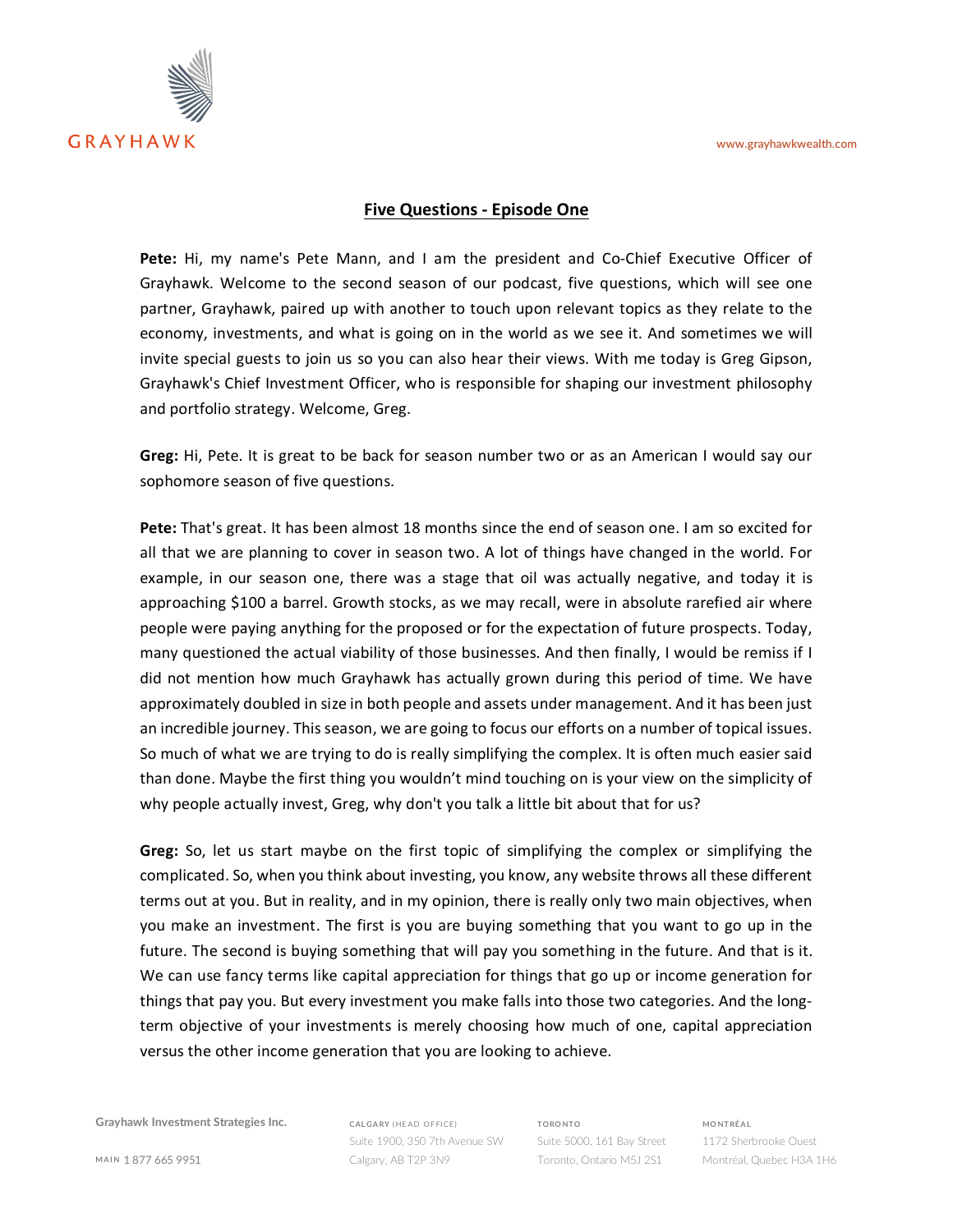**Pete:** You know, it is so interesting, Greg. You hit on many valuable points and the reality is that we as an industry have a tendency to continually make things more difficult for people to understand, sometimes for our own personal benefit and gain, because often when people do not have a depth of understanding, it's a lot easier to convince them that you're the expert and they are not. And that is something that we always must be very mindful of. But as a follow on to that, you could talk a little bit about how we think about investing from a risk allocation versus return expectation. Too often people get obsessed with this idea of being able to say, I will make you 6 to 8% with no parameters around how that is achieved or what the goals and objectives are being stated outside of what the return expectation is. Could you touch on that a little bit, please?

**Greg:** Great point, Pete. Anyone who guarantees you something should raise a specter of what we like to think of as trust but verify. In the vein of simplification. And when you look at any investment, we always like to say that, you know, with absolute certainty you will incur some level of risk and some cost to make an investment. You aspire to realize a return that compensates you for taking on that risk and cost. So rather than focusing on the return component, which is the aspirational piece, which is the uncontrollable piece of an investment, our focus is really on managing a prudent allocation to risk and managing the costs of making those investments. It is particularly important to remember that there is no free lunch in investing. It is important to remember that taking risk is not a bad thing, but not taking into account the risk of an investment can be disastrous to your long-term results.

**Pete:** Okay. Thanks, Greg. That is really helpful. We touched a little bit of this on season one, but we continually hear about people talking about the death of the 60/40 portfolio. And for those that do not know what the 60/40 portfolio is, it is this long-term view that an optimal allocation is 60% equities typically in the public market and 40% public market bonds or fixed income. Greg, I know you are of the view that even with low interest rates that the 60 40 portfolio is here for a long time into the future. Why don't you touch a little bit on that for us?

**Greg:** Absolutely and I think we could spend an entire podcast on this topic alone. So again, remember from the top of our conversation, the media loves sensationalism. So big bold statements like the death of anything is always going to garner attention. But think back to what we were speaking about earlier around capital appreciation and income generation. So, the 60/40 portfolio the entire investment industry will have you focus as to how you invest your dollars, investing \$60 into public market equities, \$40 in the public market fixed income. In reality, what is the 60/40 portfolio. It is merely a balancing of capital appreciation against the protection, the shock absorption of income generating investments. For any long-term investor over any material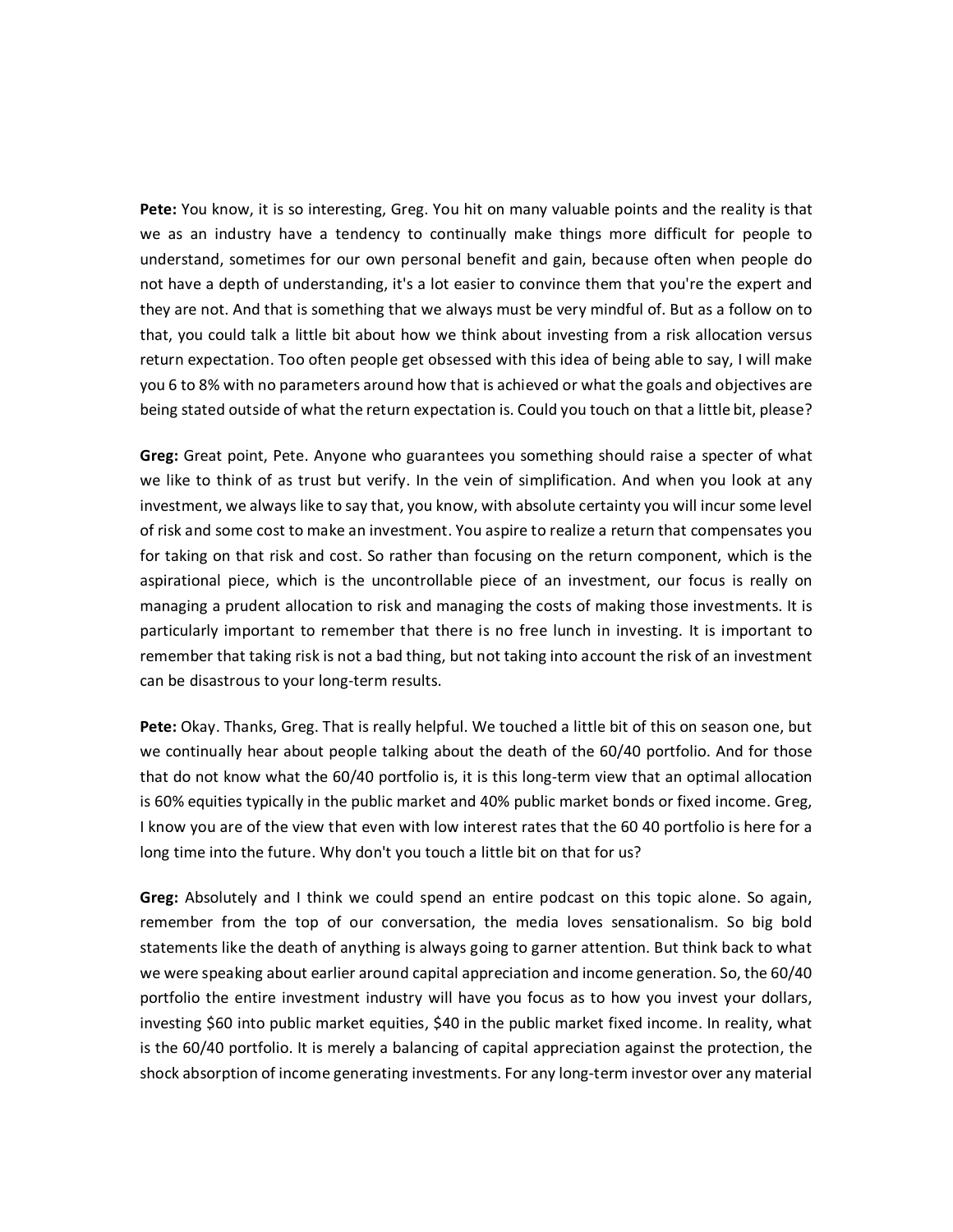a long period of time. So, if you think and there has been many academic studies that have shown this, that 90% of the variability of your returns is driven by how you allocate capital across capital appreciation and income generation. More important though is how you invest or what you invest within those two areas of a portfolio. The best way to think about this is with an example. So, if you look over the last thirty plus years, if you had invested \$10,000 into a portfolio of 60% global equities, 40% global bonds, that \$10,000 would be worth roughly \$100,000 right now. What if instead of investing in global equities, you invested 60% into U.S. equities and 40% into global bonds, near identical risk profile but that same \$10,000 would be worth upwards of \$150,000. So, it is not only how you allocate across different types of investments, but also what you actually invest in. That is the driver of return.

**Pete:** You know, Greg, that is a great lead-in to our next question, which is really around the alternatives exposure in a portfolio. Today, what people are struggling with, as you rightly pointed out, is that the U.S. ten-year Treasury bond is at approximately 2%. There is not a lot of income there to be generated in that type of asset. So, people are desperately seeking alternative forms of income and they are finding that more often in private markets than they are in public markets, because those are areas that have less regulatory oversight and allow for the framework of being able to design differentiated opportunity sets. So, why do not we talk a little bit about alternatives overall. Often referred to as alts. Maybe you could talk about what our process has been. How is it evolved? What are some of our learnings and why we feel so strongly that this will be a valuable contributor to long term returns and capital appreciation?

**Greg:** Thank you, Pete. Yes, alternatives have been around for decades. Their role in a portfolio, particularly in the current market environment, as you described, can actually be quite additive for investors. So, if you think broadly of alternatives, what are the four main benefits to investing in alternatives: potential for higher return, reduce the volatility of returns, portfolio diversification relative to public markets, and the ability to access unique opportunities typically in the private markets. So, if you think again, we go back to our thoughts about capital appreciation and income generation. That same 60/40 portfolio could now instead of having 60% in public market equities could allocate a portion of that into an asset class such as private equity where you can gain the benefit, the potential of higher return with lower volatility. So, you get that shock absorption against public market volatility which is what many news pundits and TV stations around the world like to scream at you on a near-daily basis. The challenges that many investors face when looking at investing in alternatives, again, focus on four main aspects: access, so are we able to invest in these unique opportunities, analysis, are we able to appropriately assess these opportunities as a prudent choice within our portfolio? Portfolio construction, can we gain exposure to alternative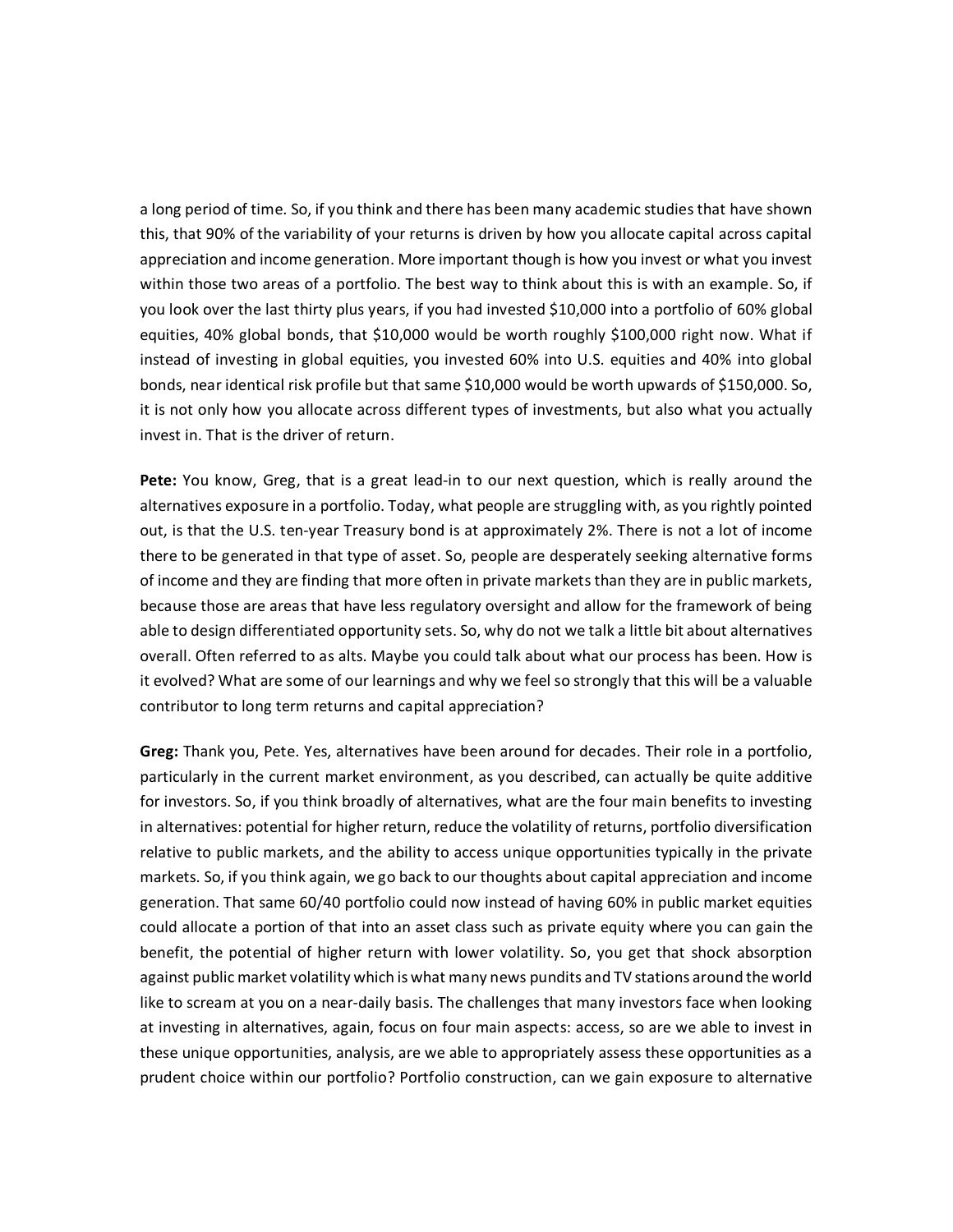asset classes in a diversified manner, and liquidity because often in the alternative space, capital is tied up for longer periods of time. Our focus is to provide exclusive access to top performing managers from around the world while building a diversified portfolio that reduces the risk of any one manager or any one strategy underperforming for a period of time.

**Pete:** Thanks, Greg. Listen, we had a great question from one of our clients. He stated that he views the markets as indicators for upcoming changes as to how we live in the future. And I am wondering if you feel the same way or if you have a different perspective on that?

**Greg:** That is actually a very interesting question. And it speaks to what are public markets. You know, you see news stories about our markets, you know, a lottery, you know, are they a casino? You know, should small investors be allowed? So, there is some large investors who feel that public market should be the place for professionals. But if you just take a step back and think in reality, what are public markets? They are merely a realization of the consensus view of all participants in the market. Sometimes the market will lead. Sometimes the market will lag. But it will always be the consensus opinion, whether that consensus is right or wrong. Irrelevant. It is merely a single moment of time that investors are in agreement. When you think about where the opportunity to see where economies are going and where is the world moving to, where you often see innovation, or the world of tomorrow is through private markets. Technological innovation, innovations in communication, innovations in how we interact with our world: so, think of impact investing, can we make the better world along dimensions such as social interaction or banking or climate change or food development? These are areas that we believe have a very long runway into the future and where the world is moving to. But accessing these opportunities in public markets is extremely challenging.

Pete: Listen, I could not agree more. What is so fascinating is that we are at that stage, particularly in some of the areas that you were just describing, where there are really no known winners yet, there are no known champions. And like 20 or 25 years ago, pre the advancement and massive growth of Google and Amazon and Facebook and multiple players that have really taken the control position in their areas of focus. It is fascinating to watch this develop and as you rightly pointed out, extremely hard to capture because typically consensus cannot be found in markets that are just germinating where there are no known winners. And so, kind of playing back to your point, that is so relevant really interesting. Okay. So finally, if you recall, we typically leave the last question open for a less formal and dare I say, more personal insight. So, with that in mind, I would be curious to know as to how you think about success today versus one or two years ago and prior to COVID. We've both been working from home, as have millions of people around the world. We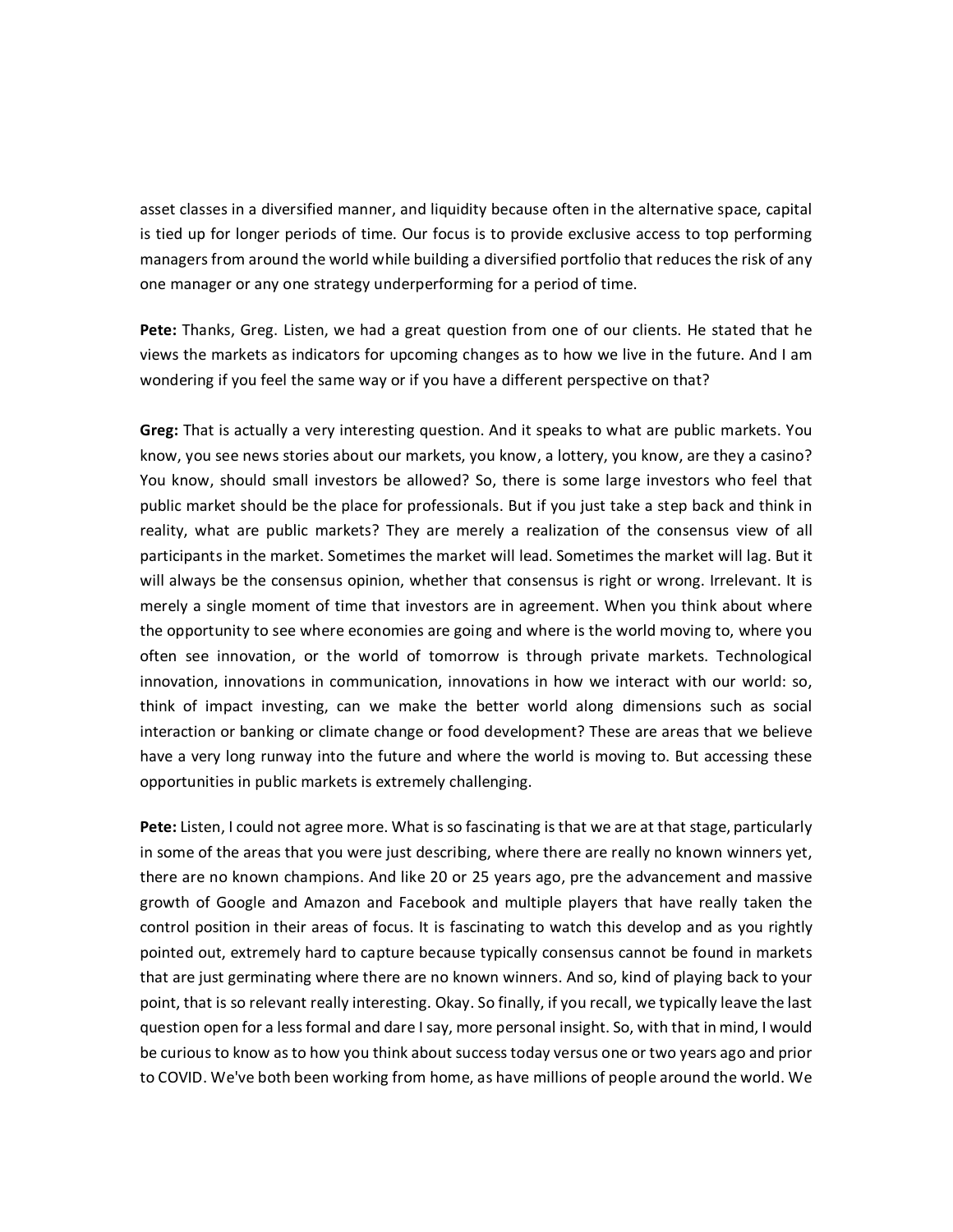are having a lot more time with our family, probably seeing the world from a completely unique perspective. Have all of these inputs adjusted your interpretation of success?

**Greg:** So, I have always viewed success along a number of different dimensions, both professionally and personally and family. And an individual much wiser than I have said that time is the one true commodity. And when you look over your career and in how you organize your life, it is always about time allocation and optimizing the use of your time. What COVID has taught us is that perhaps our use of time, our allocation of time could be done in a different or more efficient or dare I say, even better way. And much like a portfolio is allocating investment dollars into capital appreciation and income generation. Similarly, one is allocating their time to work, to family, to social gatherings, to interests and hobbies. And what I do believe coming out of COVID is there has been a slight asset allocation or time allocation shift for individuals as they have really had the opportunity to assess where they truly gain value.

**Pete:** So, in some ways, if you were to look at it from a portfolio allocation, capital appreciation is your sort of focus on work life, income generation is really your focus on family.

**Greg:** that is an absolutely excellent example. Pete and I probably have an exceedingly small sliver that's focused on martial arts as well, which is the mental health component to balance out the entirety of the pie.

**Pete:** That would be your crypto piece.

**Greg:** My crypto piece, excellent, excellent. I like it.

**Pete:** Terrific. Well, listen, this has been a great conversation. I am so excited that we are back together doing this. Look forward to the team members that are going to join us on this season, the new people that we are going to have. We hope that we have an opportunity to share all of this with a growing number of our participants in and so listen, we really want to thank you. It has been great. Well, that is it for the first episode of season two of five questions. I am Pete Mann, President and Co-chief executive officer of Grayhawk. On behalf of my partner, Greg Gipson, our Chief Investment Officer, we want to thank you very much for listening. We will be back in two weeks with a new episode. This podcast is for informational purposes only. It is not meant to be relied upon for investment or tax advice. It is the opinions of those on the podcast and does not necessarily reflect the opinions of Grayhawk. If you would like to offer any feedback or pose a question for inclusion on the podcast, please reach out to our Chief Experience Officer, Allison